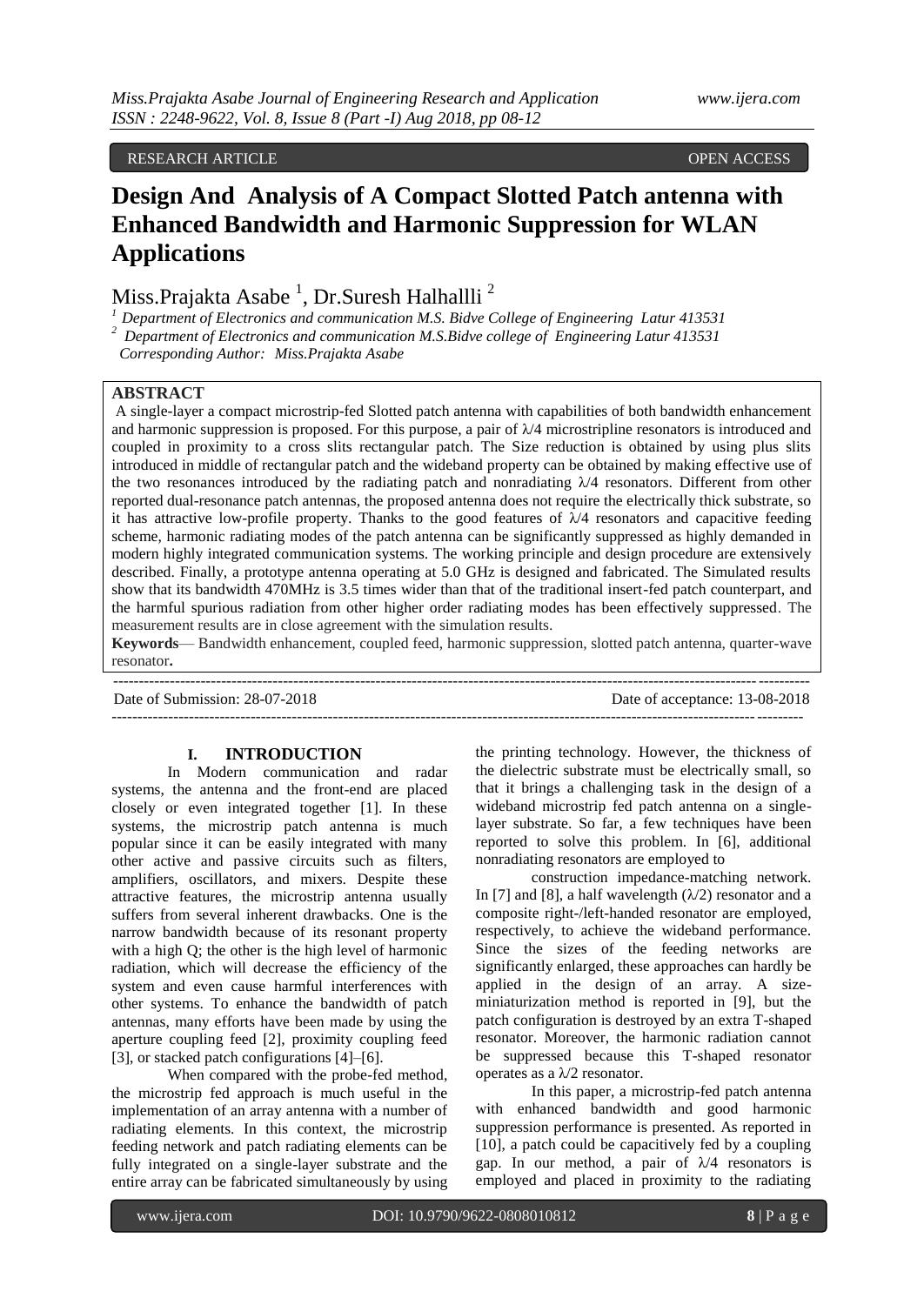patch for wideband radiation under dual resonances. The advantages of this method are as follows.

1) Operating bandwidth of a single-layer patch antenna is enhanced even for an electrically thin substrate, and it can be further controlled to some extent by adjusting the gap width between the patch and the  $\lambda$ /4 resonators.

2) Harmonic radiation at high frequency is effectively suppressed thanks to the characteristics of capacitive feeding structure and λ/4 resonators.

3) The feeding-line section is small in size so as not to increase the overall size of the patch antenna in array applications.

# **II. GEOMETRY AND WORKING PRINCIPLE**

The antenna has been design on FR4 material with height of 1.6mm.dimension of L& W is calculated by below equations.

#### **A.Geometry**

Step 1: Calculation of Lambda (λ0)- Lambda ( $\lambda$ )=c/f=3x10^8/5.0x10^9

(λ)=60mm at 5.0 GHz

The center frequency will be approximately given by:

- (1)

$$
f_c \approx \frac{c}{2L\sqrt{\varepsilon_r}}
$$

 $2fc$   $\varepsilon$ Where fc=is centre freq=5.0GHz  $\epsilon$ r=4.4 and c=3x10^8 **L=13.75mm**

$$
W = \frac{c}{2f_r} \sqrt{\frac{2}{\varepsilon_r + 1}} \qquad \qquad (2)
$$

For c=3\*10^8 m/s2, fr=5.0GHz, εr=4.4 We get **W=18.25 mm.** Feed width calculate by using

$$
Z_0 = \frac{60}{\sqrt{\varepsilon_r}} \ln \left( 8 \left( \frac{H}{W_{\text{f}}} \right) + 0.25 \left( \frac{W_{\text{f}}}{H} \right) \right) \longrightarrow \text{(3)}
$$

We get **Wf=2.84mm** Step 5: Calculation of Feed length (L50)- Feed length  $(L50)=lam/4*sqrt(4.4)$ **L50=7.5mm**

Step 6: Calculation of Resonator length (Lr)- Feed length (Lr)=λ/4 **Lr=15.0mm**

Step 7: Calculation of Substrate dimension-**Ls=L+2\*6h=13+2\*6\*1.6=31mm Ws=W+2\*6h=19+2\*6\*1.6=37mm**



**Figure 1: Geometry of the proposed wideband patch antenna**

The proposed antenna is optimized by using the HFSS Software and the optimized parameters are:  $L = 12.0$ mm,  $W = 17$ mm,  $d=1.7$ mm,  $Wr = 1$ mm, Fl  $= 9.5$ mm, Lr = 15.5mm, Ls = 32mm, L1=8mm, W1=2mm, W50=3mm d=1.75mm and Ws = 38mm. Figure 1 shows the design of proposed Slotted patch patch antenna and its dimension. As shown in the Figure, the patches are fed by microstrip line resonater.

#### **B.Working Principle**

A resonator-type patch antenna usually requires an electrically thin substrate, thus suffering from a narrow bandwidth. An effective method for bandwidth enhancement is to construct a dualresonance structure. For this purpose, a extra non radiating resonator is usually introduced in proximity to the radiating patch. Instead of the above lumped resonator in a thick substrate, a pair of  $\lambda/4$  resonators is employed herein to form a coplanar distributed resonator, which is placed in proximity to the main patch as depicted in Fig. 1. The coupling gap plays a key role in achieving a wideband performance. Its width affects the dual resonant frequencies significantly. Therefore, the gap width can be optimized to make the two resonant frequencies close to each other, thus combining two narrower bands into a single wide band.



**Fig 2: Traditional Patch Antenna**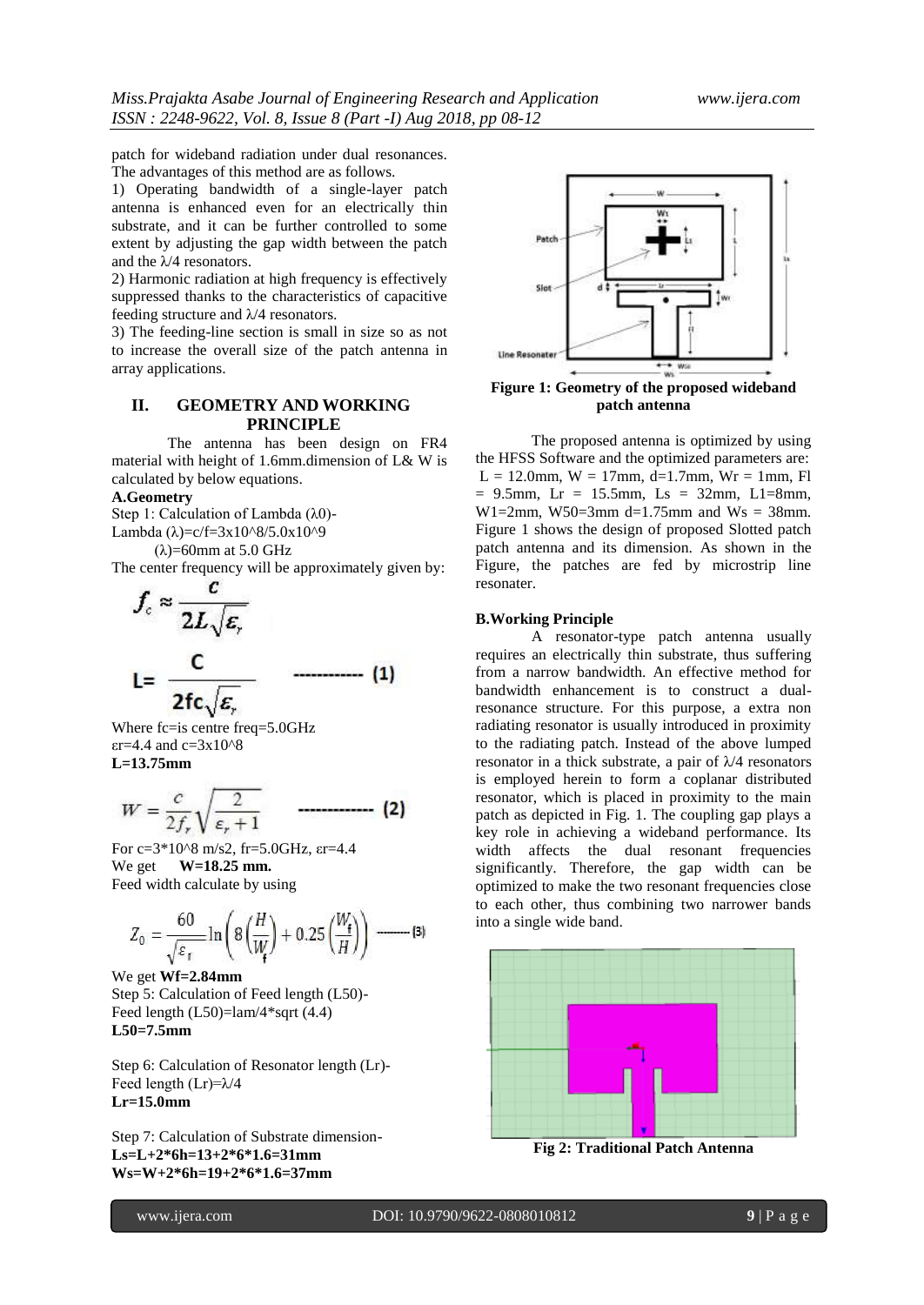

**Fig 3: Proposed plus Slotted Patch antenna**

In addition to bandwidth enhancement, the proposed feeding method can effectively suppress the spurious radiation caused by harmonic resonant modes of the patch radiator. It can be intuitively explained in the following two aspects. On the one hand, the patch antenna is capacitively fed through a pair of  $\lambda/4$  resonators. In this case, the energy can only be transmitted to the patch in discrete frequencies where both the patch and  $\lambda$ /4 resonators are resonating, which is completely different from the traditional insert-fed patch antenna.

#### **III. SIMULATION RESULTS**

Simulation of this antenna has been carried out in HFSS. The simulation results are given in the following section:



Fig.4 we can conclude that proposed slotted patch antenna show that its bandwidth 470MHz is 3.5 times wider than that of the traditional insert-fed patch antenna



From the Fig.5 we can be seen that the VSWR lies below the value 2 from 4.87 GHz to 5.34 GHz frequency band.



**Fig 6: Simulated Return loss of the Proposed and traditional**

As shown in figure: 6 the value of Return loss is -16.85dB at 5.0GHz. The proposed antenna exhibits a wide impedance bandwidth about 470MHz and there is harmonic reduction through entire band from 4 to 12GHz.

In addition to bandwidth enhancement as described above, the undesired harmonic radiation at high frequencies can be effectively suppressed by the proposed technique. Fig. 7 displays the simulated reflection coefficients in a wide frequency range under four different d values. For comparison, the result of a traditional insert-fed patch operating at 5.0GHz is also plotted in the figure 6.



**Fig7: Influence of coupling gap d on the reflection coefficient**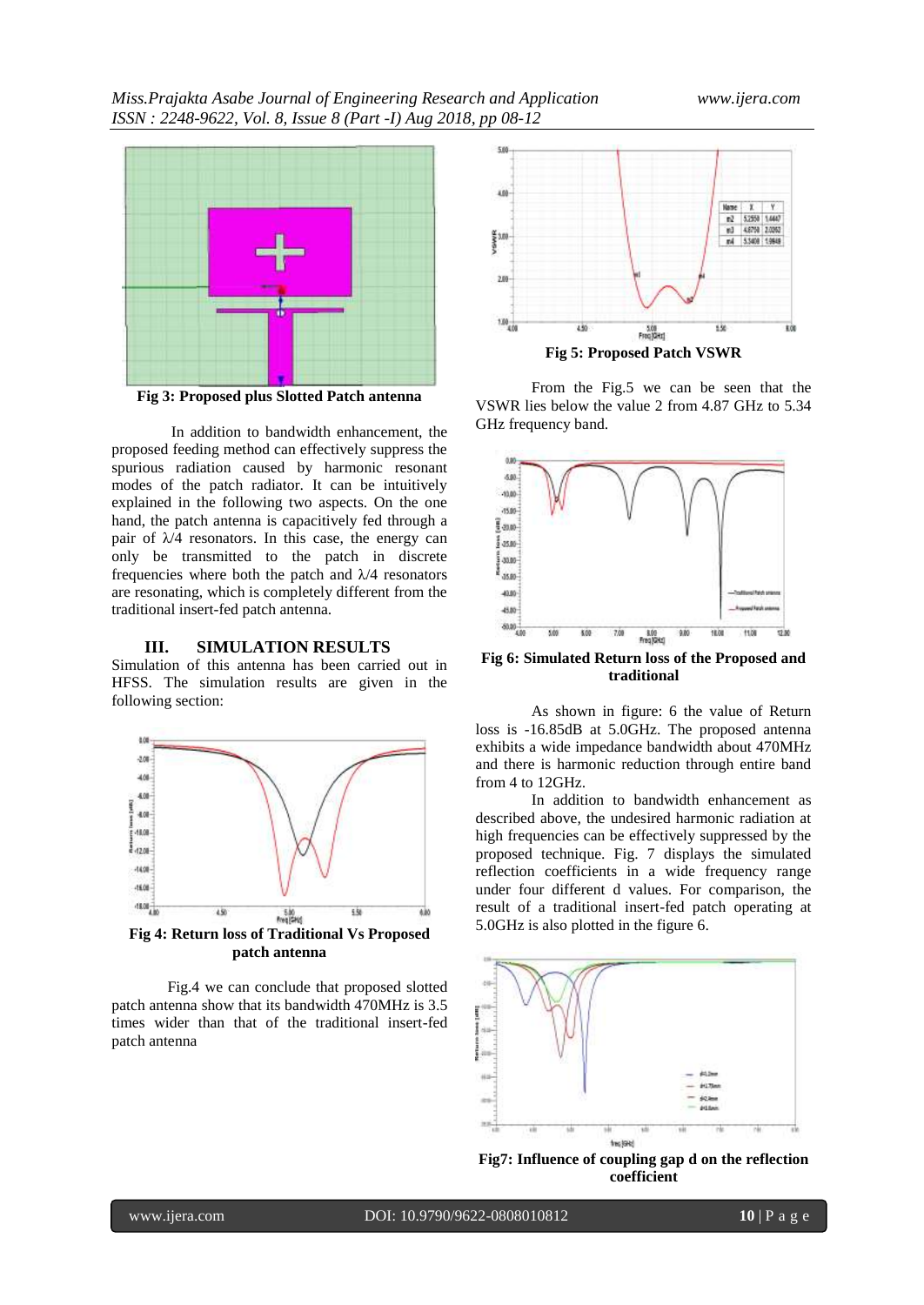Comparing the results of  $d = 1.2$ , 1.75, 2.4 and 3.0, we can further figure out that the effectiveness operation bandwidth will increased.



**Fig 8: E and H plane radiation pattern**

Fig.7 It is observed that the radiation patterns of antenna are directional in in both E-plane & H plane at freq 5GHz.



**Fig 9: 3D Gain**

The simulated gain of the antenna at 5.0 GHz is presented in Figure 7.The maximum gain is 6.0 dBi at 5.0 GHz.

### **IV. MEASUREMENT RESULTS**

The Proposed plus Slotted patch antenna has been fabricated and tested. The antenna have been tested using vector network analyser Agilent technology N9916A series. The Measurement results of proposed patch antenna getting bandwidth of 500MHz (from 4.9GHz to 5.4 GHz) at VSWR 2:1. The measured and simulated return loss of proposed antenna has been shown in fig.11.



**Fig 11 :Simulated Vs Measured Return loss of proposed patch antenna**



**Fig 12: VNA setup of proposed patch antenna**

A good agreement between experimental and simulated results is observed except some slight variation. This may be due to the tolerance in manufacturing, uncertainty of the thickness and/or the dielectric constant of the substrate and lower quality of SMA connector (VSWR  $=$  1.3), larger tan delta= 0.02 of the substrate and soldering effects of an SMA connector. Fig.12 shows fabricated proposed patch antenna.



**Fig 13: Prototype Fabricated Patch antenna**

# **V. COMPARISON TABLE**

To improve the performance of this antenna, a pair of  $\lambda$ /4 microstripline resonators is introduced .As seen from the table, Traditional patch antenna, and proposed patch antenna are described. It conclude that proposed patch antenna technique's both bandwidth & gain of antenna are improved.